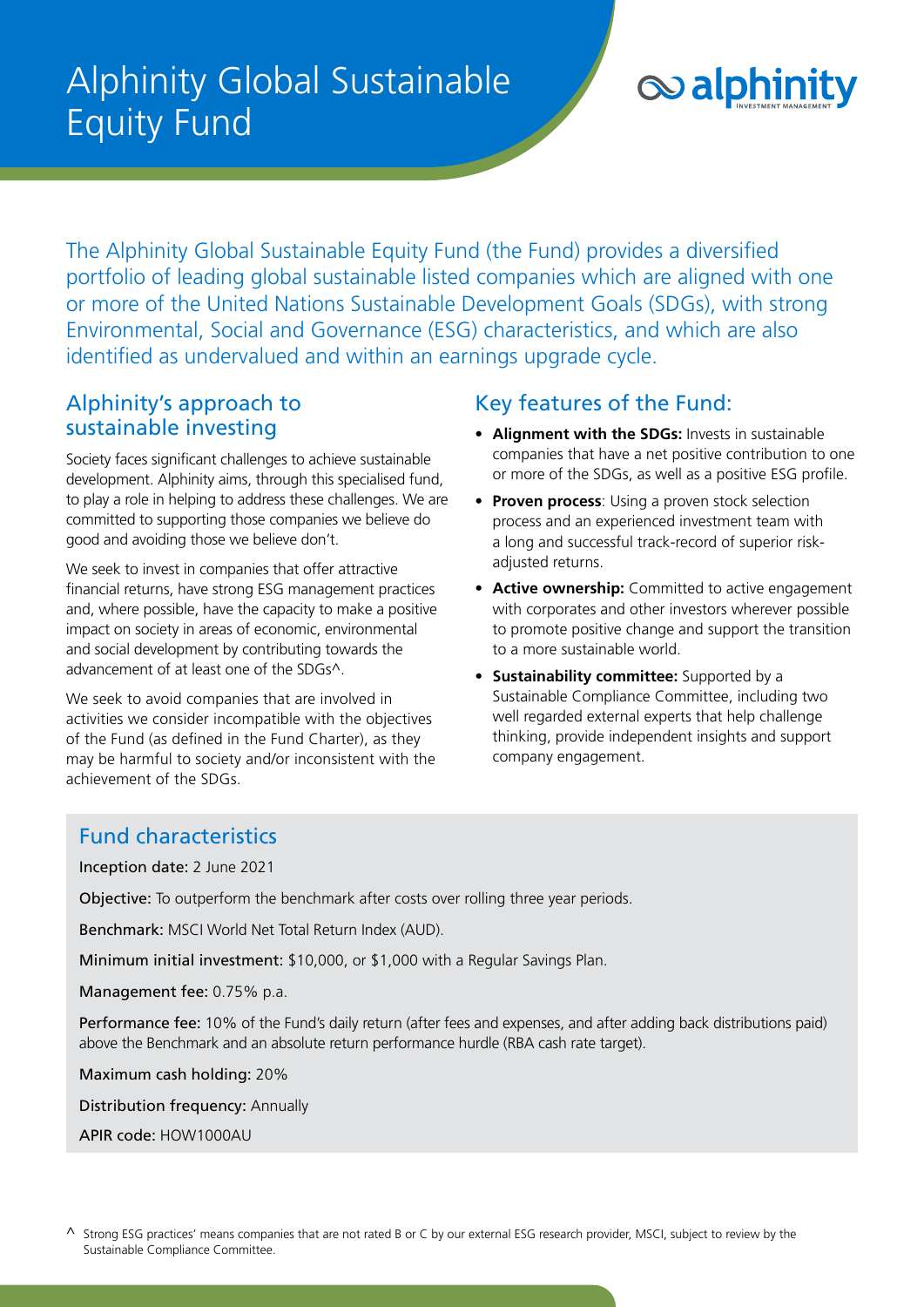

### Portfolio construction

#### **Step 1: Define the investable universe**

We begin with a universe of high-quality global stocks, which are acknowledged sustainability and/or ESG leaders within their industries. This initial universe is then filtered for companies that:

- Perform activities/services compatible with the Fund's Charter
- Are assessed as having strong ESG performance, and
- Contribute towards one of more of the UN SDGs.



A screen is applied to eliminate any companies generating more than 5% (cumulative) of their revenues from activities that are incompatible with the Fund's Charter. These activities include:

- Fossil fuels (including extraction, production and electricity production from fossil fuels), such as thermal coal, natural gas and oil
- Companies producing controversial fuels such as Uranium
- Gold mining, where Gold is the primary purpose of the mine
- Animal welfare including factory farming, animals in entertainment, live exports and animal testing for cosmetic products
- Predatory lending and hostile debt collection
- Addictions such as tobacco, gambling and alcohol
- Armaments manufacturers
- Old growth forest logging and non-RSPO palm oil
- Pornography

For healthcare, animal testing is tolerated only where necessary. The Fund has a zero-revenue tolerance for companies which produce Tobacco products or Controversial Weapons.

The SDG alignment of companies, and their operational ESG risks, are assessed in detail by Alphinity's internal ESG and Sustainability team using proprietary analysis, supported by external research providers (e.g. MSCI ESG Research) and the Sustainable Compliance Committee, as well as direct engagement with company management and other independent experts.

#### **Step 2: Find compelling sustainable companies**

Using Alphinity's investment philosophy and process, we combine Fundamental and Quantitative research to assess stocks within the Sustainable Universe to identify high quality, undervalued companies in or about to enter an earnings upgrade cycle. The following chart indicates our preferred time to invest in a company's earnings cycle, regardless of earnings growth rate or market conditions.



### **Step 3: Construct a balanced portfolio**

A diversified portfolio of 25-40 high quality sustainable businesses is constructed, where each stock has a clear contribution to one or more of the SDGs, a positive ESG operational risk profile, and where the investment team also has high conviction that the market is currently underappreciating the earnings potential. We do not identify with any particular investment "style" as our approach has proven successful though a number of different market cycles, although our process will typically have a slight bias towards growth.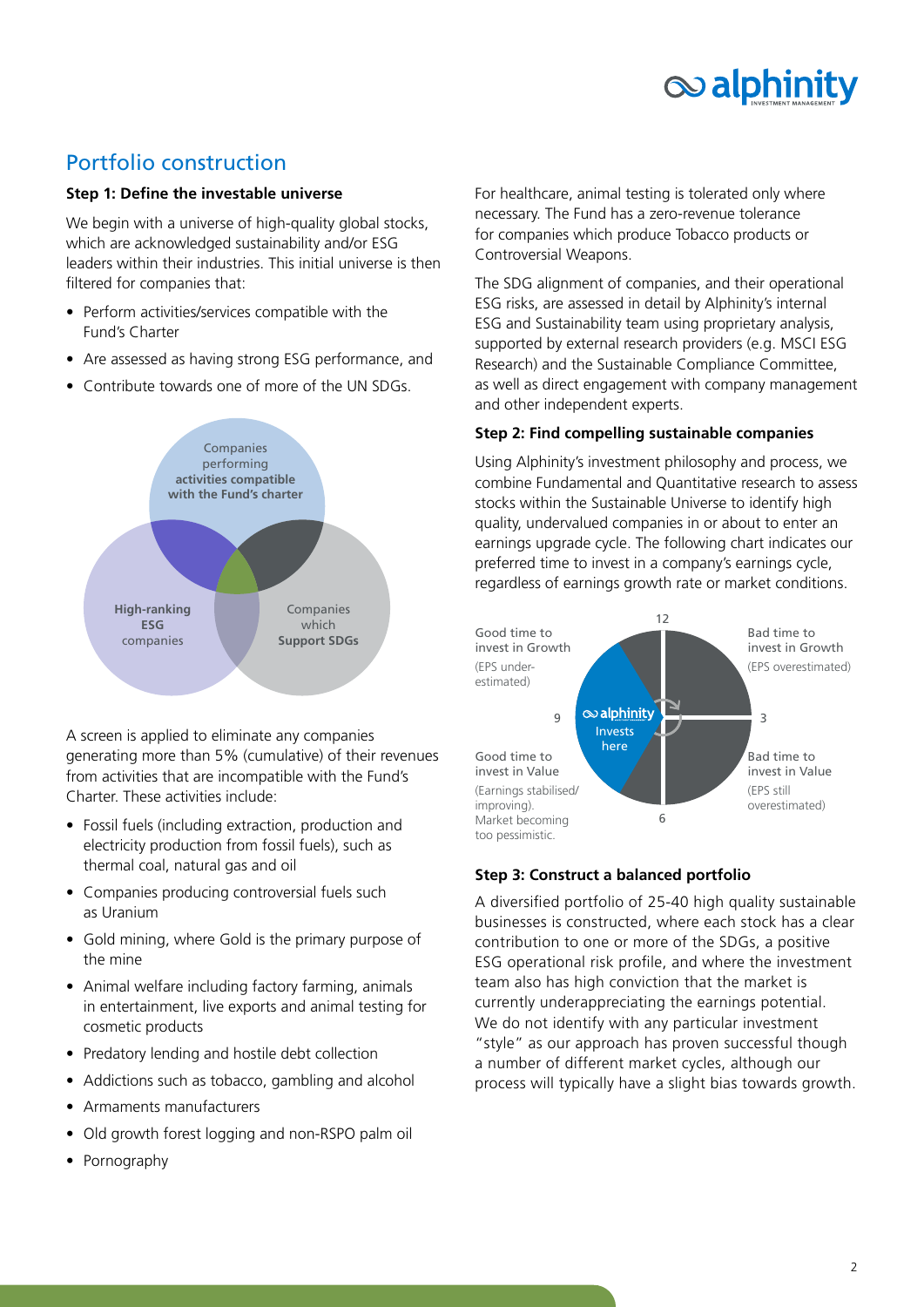



### Global Sustainable Compliance Committee

A Sustainable Compliance Committee, which includes two independent sustainability experts, reviews the Sustainable Best Research Ideas to ensure compliance with the Charter, helps adjudicate on various "grey areas" and also assists in identifying areas for further company engagement.

### A signatory to the United Nation's backed Principles for Responsible Investment

Alphinity has been a signatory to the United Nationsbacked Principles for Responsible Investment since 2011.

We have long adhered to these Principles as sound practice when managing money and supporting it reflects our desire to promote the Principles as a matter of good corporate governance. Find out more about the Principles for Responsible Investment by visiting: [www.unpri.org](http://www.unpri.org)

## The UN Sustainable Development Goals

The 17 SDGs of the 2030 Agenda for Sustainable Development were adopted by world leaders at a UN summit in September 2015. Over the next fifteen years, countries are expected to mobilise efforts to end all forms of poverty, fight inequalities and tackle climate change, while ensuring that no one is left behind.



Visit <http://www.un.org/sustainabledevelopment/> to find out more about the Sustainable Development Goals.